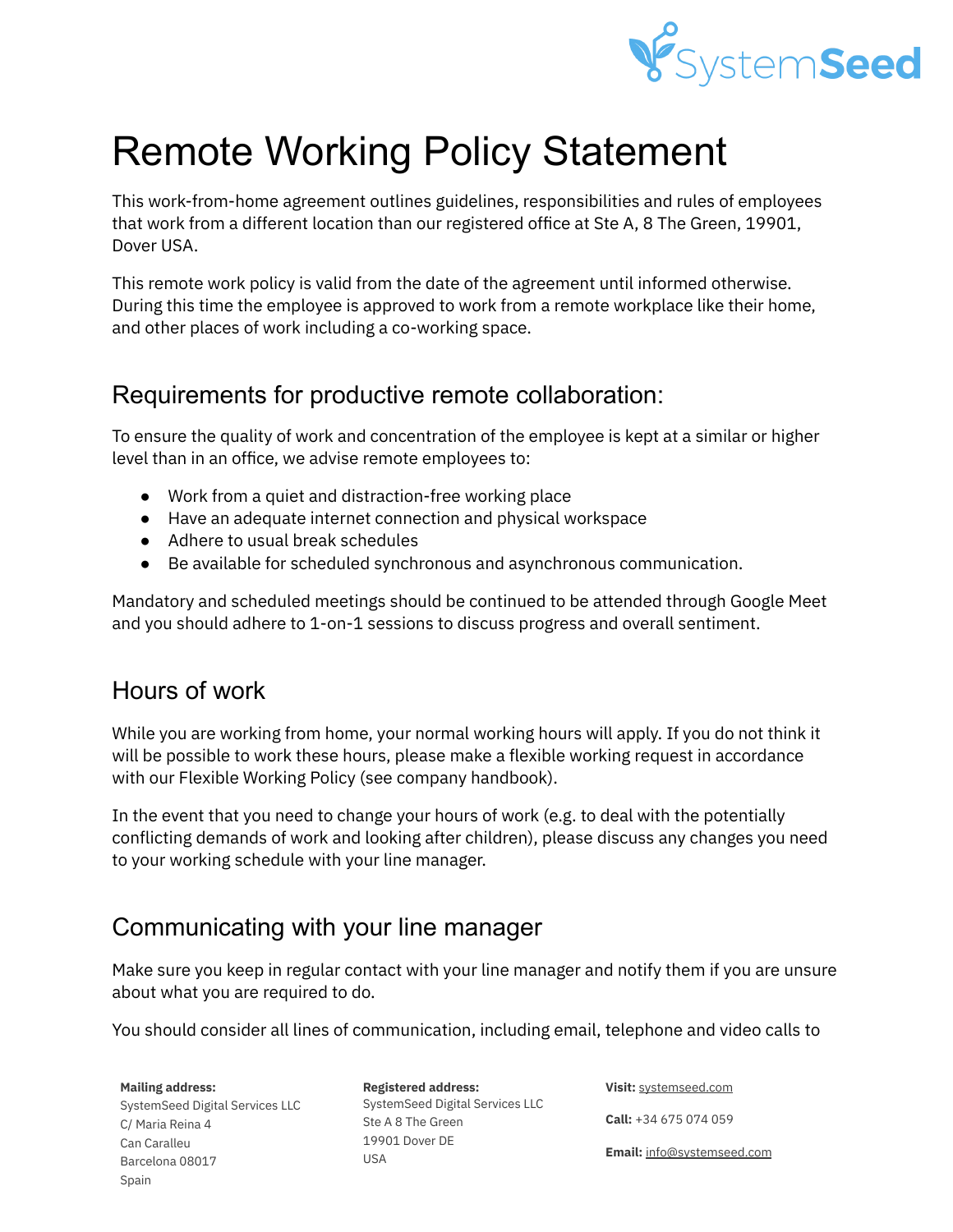

ensure relationships are maintained and work continues.

### Equipment and materials

If Systemseed provides any equipment or materials which you may reasonably require when working from home if need be. They will arrange for and cover the costs of installing and removing any such equipment or materials from your home.

Any equipment or materials provided to you by Systemseed will remain our property.

In relation to the equipment or materials provided to you by Systemseed, you must:

- 1. Use it for work-related purposes only. Equipment and materials the Employer provides to you must not be used by any other member of the family or third party at any time or for any purpose.
- 2. Take reasonable care of it.
- 3. Notify the IT department or your line manager of any faults with the equipment or materials.
- 4. Make it available to the Employer for collection at any time if requested to do so.
- 5. You shall be responsible for any damage to the equipment or materials which goes beyond ordinary wear and tear.

### Expenses

The Employer is not responsible for any costs associated with you working from home, including costs of heating, lighting, electricity, broadband internet charges, telephone calls or printing. If you think an exception needs to be made as a result of your particular role, please discuss this with your line manager, for example where you are having to make work related calls and you do not have a work issued phone.

You will be responsible for any other associated costs of you working from home, including the costs of heating, lighting, electricity and printing.

**Mailing address:**

SystemSeed Digital Services LLC C/ Maria Reina 4 Can Caralleu Barcelona 08017 Spain

**Registered address:** SystemSeed Digital Services LLC Ste A 8 The Green 19901 Dover DE USA

**Visit:** [systemseed.com](http://www.systemseed.com)

**Call:** +34 675 074 059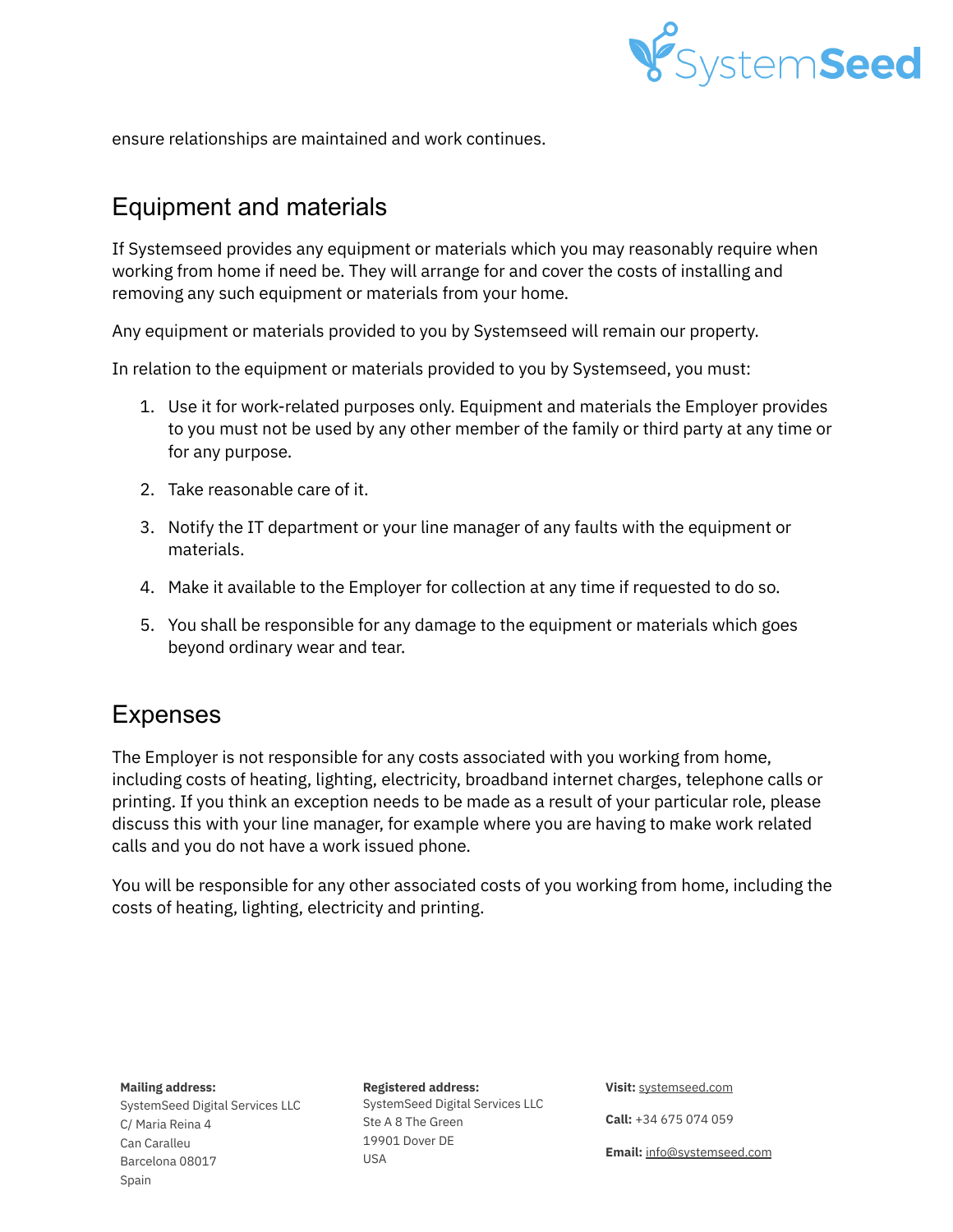

## **Security**

You are responsible for ensuring the security of all equipment, documents and information and must take all necessary steps to ensure that confidential information is kept secure at all times.

#### **In particular, you must:**

- a. password protect any confidential information held on your home computer;
- b. lock your computer whenever it is left unattended;
- c. store confidential papers securely when they are not in use;
- d. ensure the secure disposal of any confidential papers (e.g. by using a shredder if there is one available);
- e. comply with our Data Protection Policy;
- f. comply with our Communications and Equipment Policy; and
- g. report any data security breaches to your line manager immediately.

### Equipment and Security

The employee agrees to only access the open internet through the provided VPN and adhering to existing security and safety rules as defined in our company handbook. Employees must take proper measures to secure Company information, assets and systems. We can also confirm that we are Cyber Essentials Certified.

### Health and safety

When working from home, you must take reasonable care of your own health and safety and that of anyone else in the home who is affected by your work while working from home.

You should comply with our Health and Safety Policy and follow all health and safety instructions issued by the Employer's from time to time, including attending any health and safety training.

Liaise with your line manager to make sure that your workstation is appropriate and that you are working in a safe manner.

**Mailing address:**

SystemSeed Digital Services LLC C/ Maria Reina 4 Can Caralleu Barcelona 08017 Spain

**Registered address:** SystemSeed Digital Services LLC Ste A 8 The Green 19901 Dover DE USA

**Visit:** [systemseed.com](http://www.systemseed.com)

**Call:** +34 675 074 059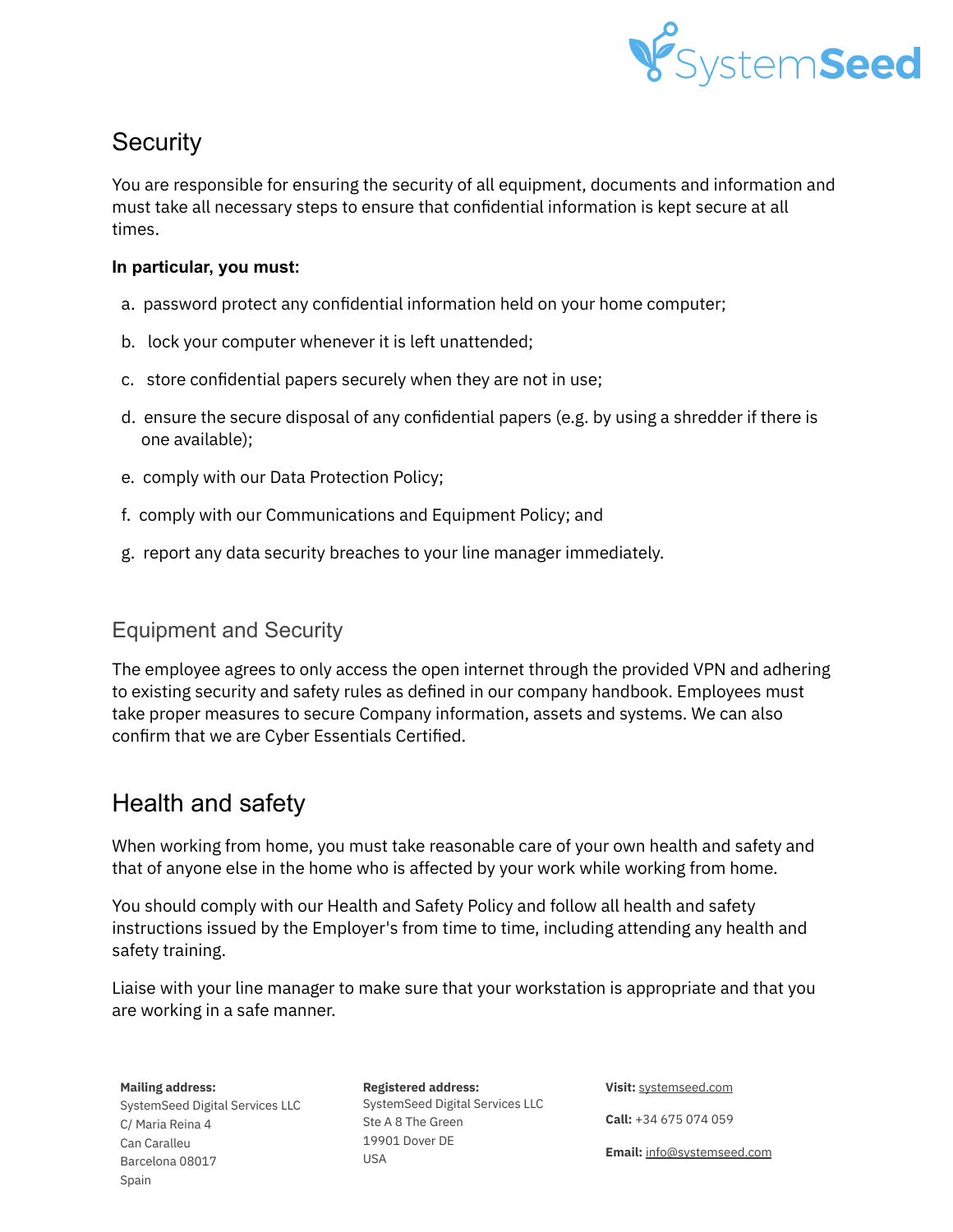

There are steps you can take to make sure you achieve a comfortable posture while working from home on display screen equipment (DSE). Please watch the video from the Health and Safety Executive (HSE) on workstation set-up at [www.hse.gov.uk/toolbox/workers/home.htm](http://www.hse.gov.uk/toolbox/workers/home.htm) .

While working with DSE, please also observe these guidelines:

- a. Break up long spells of DSE work with rest breaks (at least five minutes every hour) or changes in activity.
- b. Avoid awkward, static postures by regularly changing your position.
- c. Get up and move around or do stretching exercises.
- d. Avoid eye fatigue by changing focus or blinking from time to time.

Notify your line manager and Freddie Greig - HR if you identify any work-related health and safety concerns or hazards while working from home.

You should follow the usual reporting procedures for any work-related accidents that occur in your home.

For health and safety purposes, the Employer retains the right to inspect and check your home office. The need for such inspections will depend on your specific circumstances, including the nature of your work.

### **Insurance**

You acknowledge and understand that working from home may affect your home and contents insurance.

You should check with your home and contents insurance providers that they have adequate cover for the fact that you work from home and whether any of your own equipment is covered for work use.

### Rental or mortgage arrangements

You acknowledge and understand that working from home may affect your mortgage, lease or tenancy agreement.

**Mailing address:**

SystemSeed Digital Services LLC C/ Maria Reina 4 Can Caralleu Barcelona 08017 Spain

**Registered address:** SystemSeed Digital Services LLC Ste A 8 The Green 19901 Dover DE USA

**Visit:** [systemseed.com](http://www.systemseed.com)

**Call:** +34 675 074 059